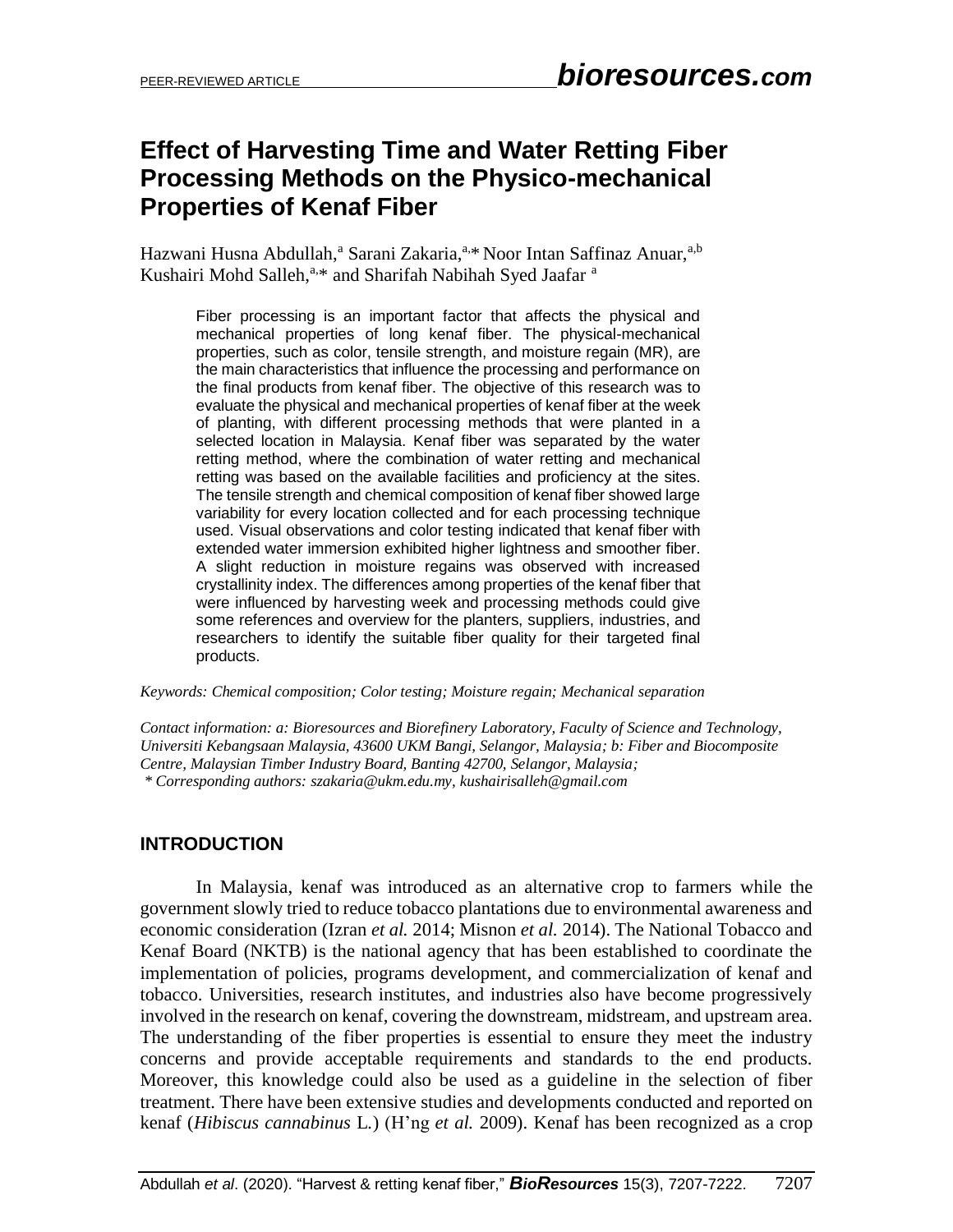with great potential after a few established commodity plant periods due to a shortage of wood fiber from virgin forests, and because of its excellent mechanical properties.

Kenaf can be harvested within 3 to 6 months as green or dry material and it consists of 25 to 40% bast and 60 to 75% core. In terms of mechanical properties, kenaf exhibits almost similar properties to jute fiber with more lustrousness and brighter color (Anuar *et al.* 2018). Superior strength of kenaf bast fiber makes it suitable for high performance products, such as reinforced composites, while the core material should be infrequently utilized due to its moderate properties (Chan *et al*. 2013). Kenaf harvesting is usually practiced either by using machines, such as a combination of mower conditioners and baling equipment, a sugarcane-type harvester, and 4GL-180II machines (Pari *et al.* 2015), or manually by hand. For the harvesting process, some plantation sites still use manual techniques that are labor-intensive, making them less profitable (Dauda *et al.* 2013). During the harvesting process, kenaf stems were cut near the plant base approximately 3 to 5 cm above the soil, where it can maximize the fiber yield and fiber length (Singh 2010). The beginning of the flowering stage is the best time for kenaf harvesting for good fiber quality and high yield production. Iii *et al.* (2002) mentioned that the protein content, the kenaf leaf, and stalk percentage, are related to the age of kenaf during harvesting time. After the harvesting process, kenaf stem or stalk was biologically or chemically retted to extract the bast part. Retted fibers were manually stripped from the stem. Mechanical separation can be conducted prior to the retting process, depending on the equipment and machines available. Then, kenaf fiber was washed and dried well before being transported for further processing (Grubben 2004).

Different fiber separation techniques produce fibers with differences in physical, mechanical, and morphological properties, which subsequently influence the properties of the final product. The separation between the bast and core parts is conducted with various methods such as mechanical separation and retting process. During mechanical separation, fluted rollers are used to break and crush the woody core, while the remaining bast fibers are converted into ribbon form. In contrast, the retting process is used to remove the gum component, such as lignin, hemicelluloses, pectin, and other impurities, while keeping the cellulose in good condition (Yu and Yu 2007). Traditionally, kenaf stems are kept on the field (dew retting) or immersed in the pond/tank/river (water retting) for two or three weeks. Microbial activities in the retting process break down the fiber parts by degrading and softening the pectins that glue the plant tissues together and release individual fibers (Md. Tahir *et al.* 2011). Dhulina *et al.* (2019) summarized that long kenaf fiber could be produced by dew, enzymatic, chemical, and water retting, while mechanical retting provided short or twisted fiber. A combination of mixing processes, such as chemical and enzymatic retting, was introduced to improve the fiber quality, mechanism, and environmental issues of the traditional retting process. However, the recent alteration on the retting process showed multiple advantages and disadvantages in terms of cost, energy used, and fiber quality itself. The final product from the fiber produced should be taken into consideration in the selection of the retting method.

To date, research on the suitability of each location, soil condition, climate, fiber processing, and machines used are still ongoing to obtain the best results for fiber quality and yield. In terms of fiber processing, each location is practicing different methods based on the local infrastructure, logistics, and guidelines provided by NKTB. The information on the physical and mechanical properties of Malaysia cultivated kenaf has gone through different processing techniques, as it is important for the planters, suppliers, industries, and researchers to obtain the good quality of the fiber. In this study, kenaf fibers were collected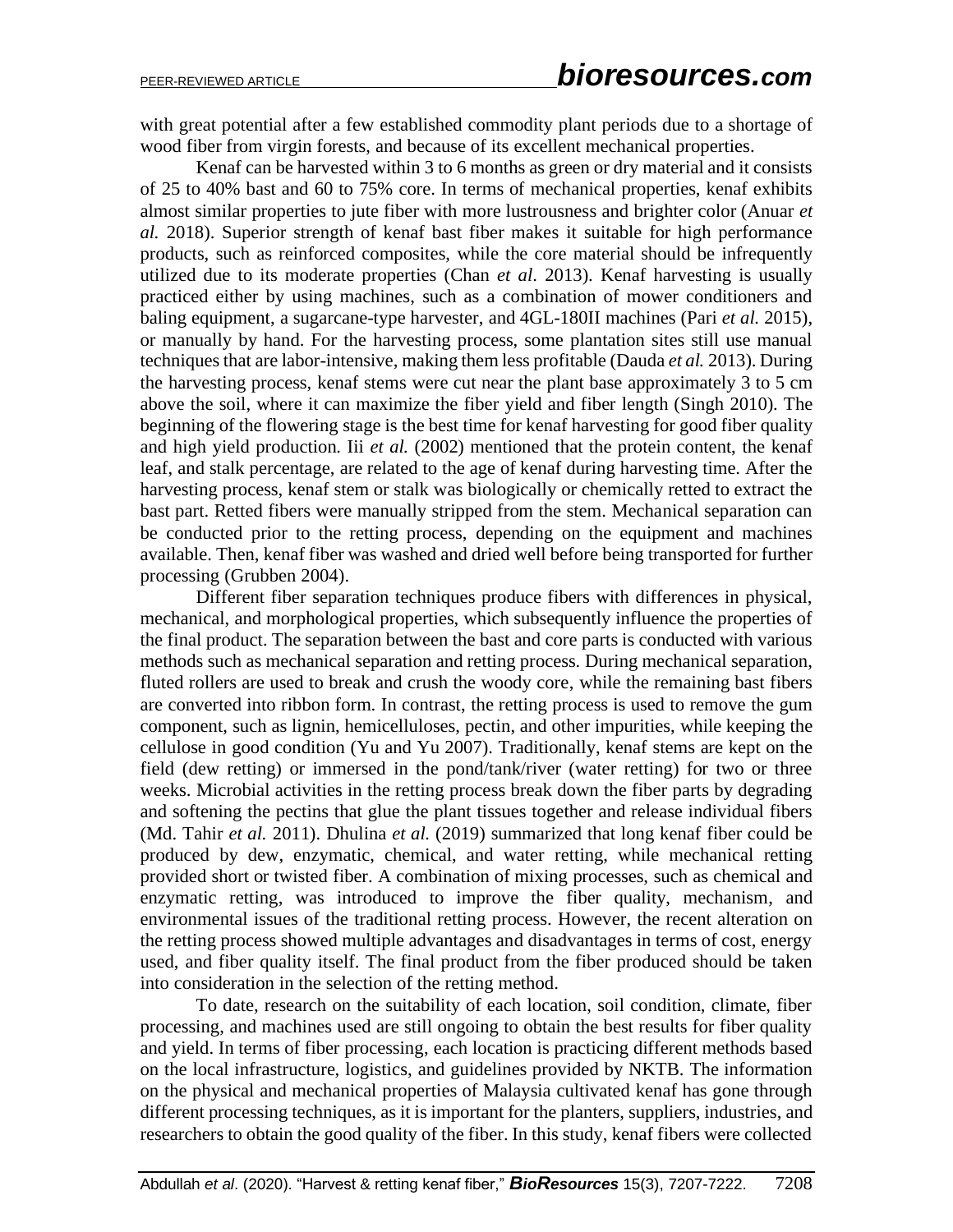from selected locations throughout Malaysia and were evaluated. This procedure was carried out to generate information on the mechanical, physical, and optical properties of kenaf fiber at different harvesting periods and fiber processing methods on selected processing locations in Malaysia.

# **EXPERIMENTAL**

## **Kenaf Fiber Preparation**

For the sample collection of fiber, kenaf were harvested at 12 and 16 weeks after planting (WAP) and was obtained from five states in Malaysia: Pahang (PH-1), Johor (JH-2), Perlis (PR-3), Terengganu (TG-4), and Kelantan (KN-5). The fibers were air-dried until the moisture content reached below 12% before testing. The samples were kept in a closed dark container to minimize degradation and color changing. Water retting was conducted at local fiber processing sites where the duration (days), type of water, type of container, pre-treatment process, and drying period were conducted differently according to the local fiber processing site practice. The processing of the samples is simplified in Table 1.

| Sample      | Processes           |                                                                              |                                                                                                                                                                     |               |  |
|-------------|---------------------|------------------------------------------------------------------------------|---------------------------------------------------------------------------------------------------------------------------------------------------------------------|---------------|--|
|             | Stage 1             | Stage 2                                                                      | Stage 3                                                                                                                                                             | Stage 4       |  |
| <b>PH-1</b> | Kenaf<br>harvesting | Kenaf stem<br>immersed in<br>natural pond with<br>natural water (14<br>days) | Separation manually by<br>hand. Washing with clean<br>water.                                                                                                        | <b>Drying</b> |  |
| $JH-2$      | Kenaf<br>harvesting | Mechanical<br>separation using<br>decorticator                               | The ribbon was immersed<br>in the water (10 days) in<br>the pond.                                                                                                   | <b>Drying</b> |  |
| <b>PR-3</b> | Kenaf<br>harvesting | Mechanical<br>separation using<br>decorticator                               | The ribbon was immersed<br>in the water (8 days) in the<br>polytank. Water for<br>immersion was collected<br>from the pond and ditch.                               | <b>Drying</b> |  |
| $TG-4$      | Kenaf<br>harvesting | Mechanical<br>separation using<br>decorticator                               | The ribbons were<br>immersed in the water (10<br>days) in the pond<br>connected to the small<br>river stream.<br>Fibers were washed in the<br>running river stream. | <b>Drying</b> |  |
| $KN-5$      | Kenaf<br>harvesting | Mechanical<br>separation using<br>decorticator                               | The ribbon was immersed<br>in the water (14 days) in<br>the pond with rain and bore<br>water. Fibers were washed<br>with clean water.                               | Drying        |  |

| Table 1. Kenaf Processing Stages by States in Malaysia |
|--------------------------------------------------------|
|--------------------------------------------------------|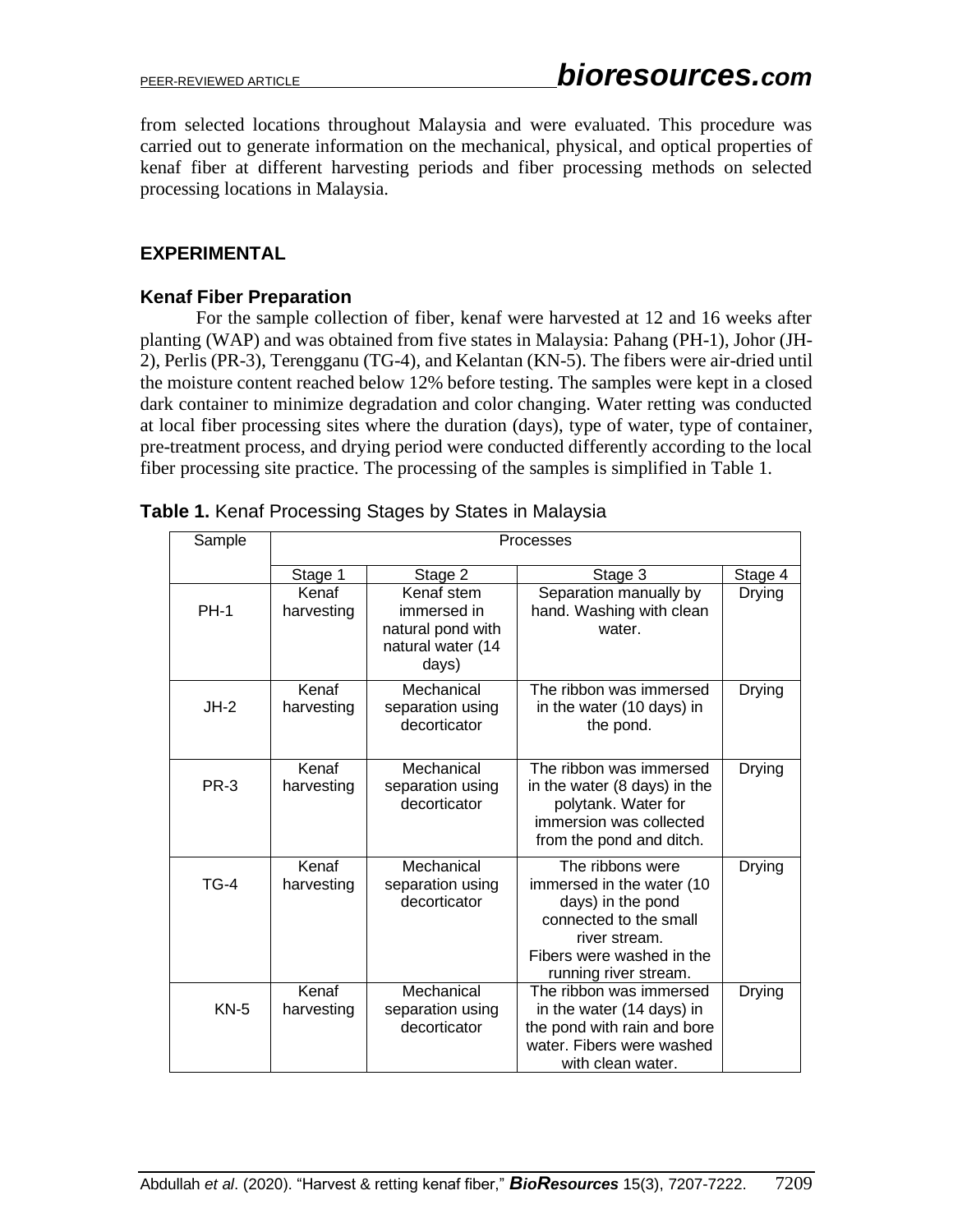## **Characterization**

#### *Morphology of kenaf fiber*

The morphological observations of the kenaf fiber were investigated using a scanning electron microscope (SEM) LEO 1450VP (Carl Zeiss Microscopy GmbH, Jena, Germany. Prior to scanning, the samples were sputter-coated with gold (Polaron SC7680; Quorum Technologies Ltd., East Sussex, United Kingdom). The diameters of the fiber were measured during the SEM observation at 200X magnification. A Dino-Lite Pro microscope AM-413ZT (Dino-Lite, Torrance, CA, USA) was used to capture surface images of kenaf fiber strands at 70X magnification.

#### *Chemical analysis*

The composition of cellulose, hemicelluloses, lignin, ash, and extractives of kenaf fiber was measured according to TAPPI Test Methods: TAPPI T203 cm-99 (1999), TAPPI T222 (1999), TAPPI T244 (1998), and ASTM D1107-96 (2001), respectively. Hot-water solubility of kenaf fibers was conducted to measure extraneous components such as sugars, starches, and others. Samples were ground using a Microfine Grind Drive (IKA-Werke GmBH, Staufen, Germany) and placed in the sieve machine. Samples that passed through at BS 40-mesh sieve and retained at BS 60-mesh were collected for further processing.

## *Moisture regains*

Moisture regains (MR) for kenaf fiber were conducted according to ASTM D2495- 07 (2007). Approximately 10 g of ground kenaf fiber was placed in the oven at 105  $\degree$ C and dried for 24 h. The fibers were weighed and then moved into the humidity chamber with the relative humidity set at 65% and at a temperature of 20  $^{\circ}$ C. After 8 h, the weights of the fibers were measured. The process of weighing, drying, and cooling the fibers was repeated until the change in mass between two successive weighings was less than 0.1% of the specimen mass.

# *X-ray diffraction (XRD).*

The crystallinity percentage of the kenaf fibers was determined by using a Bruker AXS X-ray diffractometer (AXS GmbH, Karlsruhe, Germany). The Cu Kα radiation and anode voltage were at  $(\lambda = 0.154 \text{ nm})$  and 40 kV, respectively. The percentage of the crystallinity index was automatically measured using the instrument software (Bruker AXS GmbH, V.1.2, Staufen, Germany).

# *Color testing*

The color examination of kenaf fiber was carried out using a portable CR-410 Chroma Meter (Fig. 1) (Konica Minolta Inc., Osaka, Japan), which is designed to evaluate the color of the objects and the texture and surface conditions. The diameter of the measurement or illumination area of this Chroma meter is 50 mm (Kassim *et al.* 2012). In the color space defined by the International Commission on Illumination (CIE), *L\** indicates the lightness of the object, while  $a^*$  and  $b^*$  are the chromaticity coordinates. In the color space diagram, the  $a^*$  and  $b^*$  indicate the color direction:  $+a^*$  is the red direction, -*a\** is the green direction, +*b\** is the yellow direction, and –*b\** is the blue direction. Five bundles of kenaf fiber were randomly chosen and placed parallel and close-together in five metal plates. The measurements taken were firmly covered by glass to ensure that the entire gap was covered by kenaf fiber. For each plate, four measurement spots were chosen. The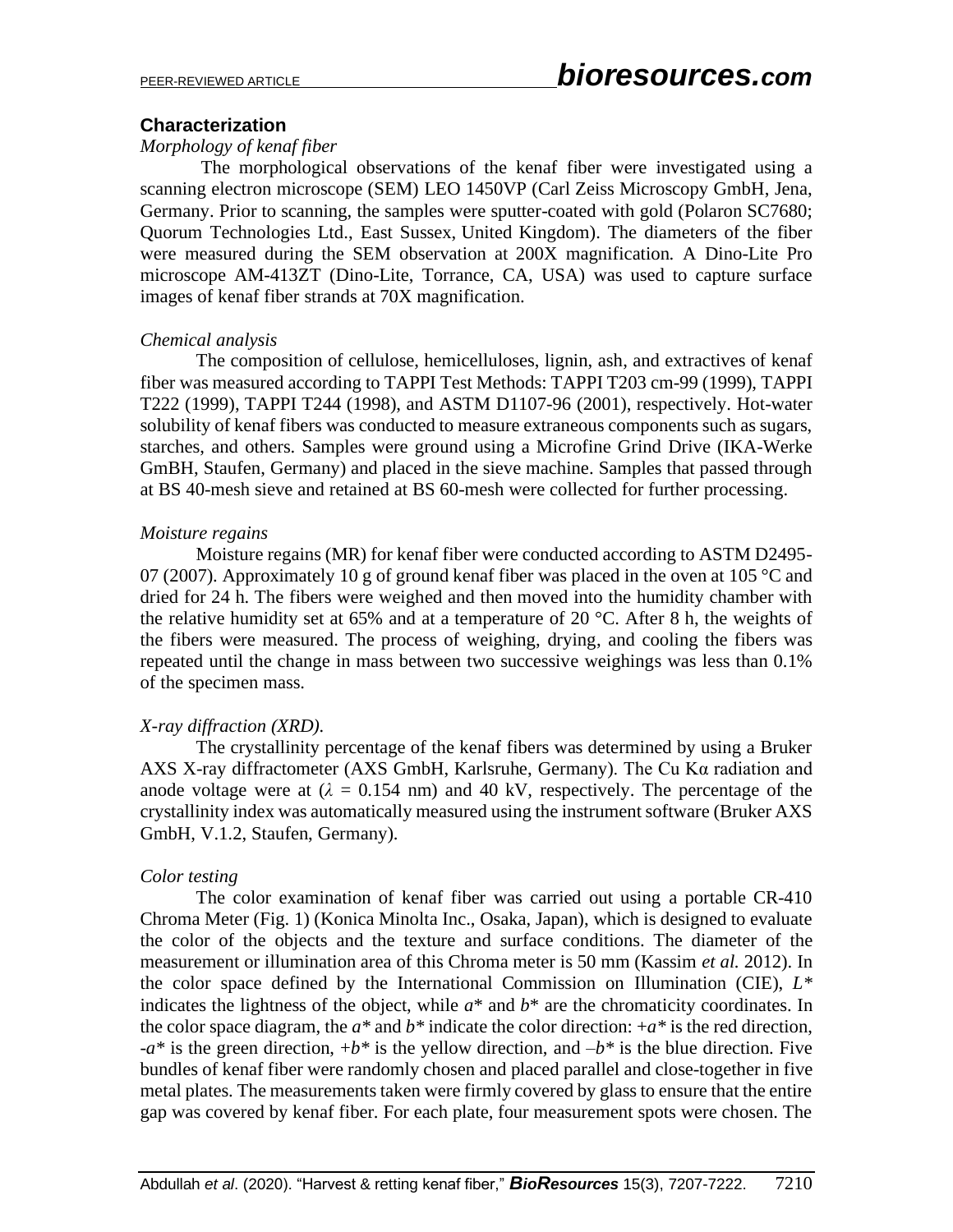calorimeter automatically showed the  $L^*$ ,  $a^*$ , and  $b^*$  results on the screen. The average readings from all the samples were taken for further analysis.



**Fig. 1.** Measurement taken using Chroma meter 410

## *Single fiber tensile strength*

The tensile strength testing for single fiber was performed using a universal testing machine Shimadzu AG-X Plus (Shimadzu Corporation, Kyoto, Japan). The tensile strength test was conducted based on ASTM D3822-01 (2001). Bundles of fiber were manually separated one-by-one and temporarily placed on a glass slide. Double-sided tape was used to attach the fiber to the glass slide. A total of 40 single fiber diameter was measured using an Olympus BX43 Biological Microscope (Olympus Corporation, Tokyo, Japan) at 10X magnification. Finally, a single fiber was directly clamped between two blocks on both ends. The gauge length was set at 10 mm. A load cell of 10 N was used to measure the force. For each sample, 40 readings were calculated based on the load (N) per area of the fiber.

# **RESULTS AND DISCUSSION**

#### **Morphology Properties of Kenaf fiber**

Samples were collected at different periods(12 and 16 WAP) based on the schedule provided by NKTB. Except for the sample from PH-1, the other states underwent mechanical separation (decorticator) before water retting. The variations in the samples collection in terms of color, physical appearance, MR, and others were due to several factors such as the easiness of processing operation, the cost of fiber transportation, water consumption, and the storage space required. Different physical appearances and colors can be observed for all collected kenaf fibers, as shown in Fig. 2.

The different sequences in processing activities contributed to the difference in the kenaf fibers' appearances. It was expected to be a small difference in terms of fiber surface roughness according to the retting process at selected locations. As shown in Fig. 2e, visually kenaf fibers PH-1 showed smoother and lighter color. At the processing site of PH-1, kenaf stem was completely submerged in a big pond with water collected from rain, stream, and underground water. Leaves, shoots, and flowers from the kenaf stem were naturally retted during the water retting process. After 14 days, the kenaf stems were taken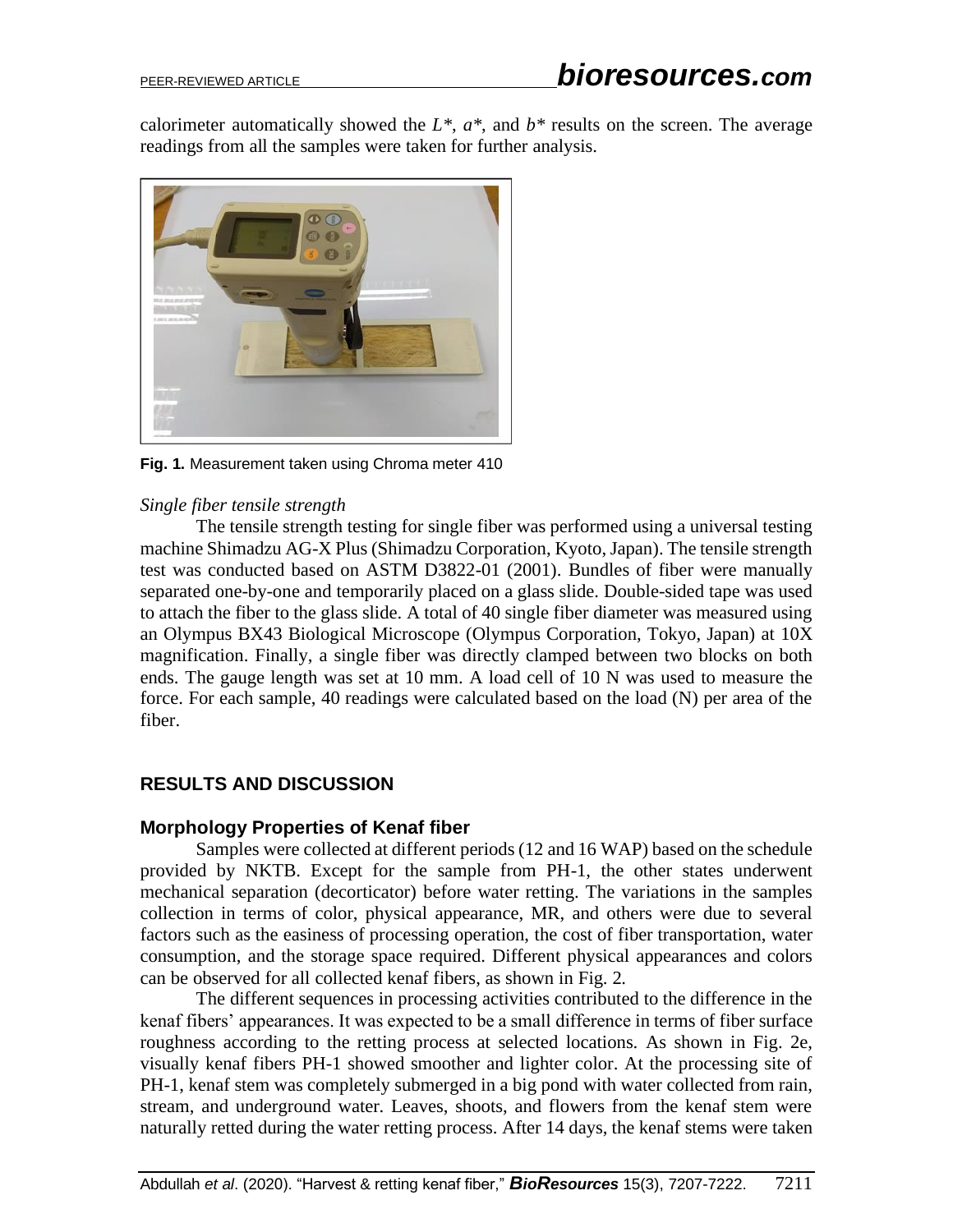out from the pond, followed by the manual separation of bast and core by hand. The fibrous bark was completely removed, and the core part successfully separated from the bast manually. Md. Tahir *et al.* (2011) reported the existence of pectynolytic bacteria in the decomposition of pectineus substances during water retting produced a high-quality fiber with greater uniformity compared to the mechanical extraction and dew retting. Furthermore, it was reported that the conditions for bacterial growth and activities were found to be more consistent in water retting, which produced the uniform colonization of bacteria and resulted in better fiber quality (Nair *et al.* 2013).



**Fig. 2.** Kenaf fiber sample collected: a) KN-5, b) JH-2, c) PR-3, d) TG-4, and e) PH-1

As shown in the green circle in the figures, there were lots of cores left, more deteriorations, and unused substances attached to the kenaf fiber of JH-2, PR-3, and TG-4 (Figs. 3a, b, and e). The circle is shown in Fig. 3e, which represents kenaf fibers of TG-4, shows unclean kenaf fibers with fibrous bark and cortical cell due to the short immersion days observed. The fibers of TG-4 were also coarser and possessed lower uniformity on the surface. The spot of deterioration exhibited in Fig. 3b of the PR-3 sample was spotted, and incomplete separation of fiber with unused substances can be seen in Fig. 3a and c representing samples from JH-3 and KN-5, respectively. Meanwhile, more broken core and kenaf fibrous bark skin were found in the kenaf fiber of JH-2, KN-5, and TG-4 as observed in Fig. 3a, c, and e, respectively, due to the mechanical extraction activity conducted before the water retting process. Mechanical extraction-water retting technique is also known as ribbon retting and has been conducted widely on bast fiber, such as kenaf and jute, in Bangladesh. The requirement of water is almost half in volume, and the duration time of mechanical extraction can be reduced to 4 or 5 days (Sarkar and Sengupta 2015). Md. Tahir *et al*. (2011) stated that even though the mechanical extraction could produce a massive volume of fiber, the quality of the fiber tends to be lower and produced shorter fibers. Furthermore, by conducting mechanical extraction, the removal of cementing compounds in fibers, such as waxes, hemicellulose, and lignin, are not complete (Hulle *et al.* 2015).

Scanning electron microscope analysis was conducted to observe the fiber structure surface after the retting process. Figure 4 shows the longitudinal images of kenaf fibers surface. In general, kenaf fiber from all locations at 12 and 16 WAP showed straight, rough, and clear physical appearances with less fibrillation or pulled out effect because there was no chemical or mechanical treatment conducted.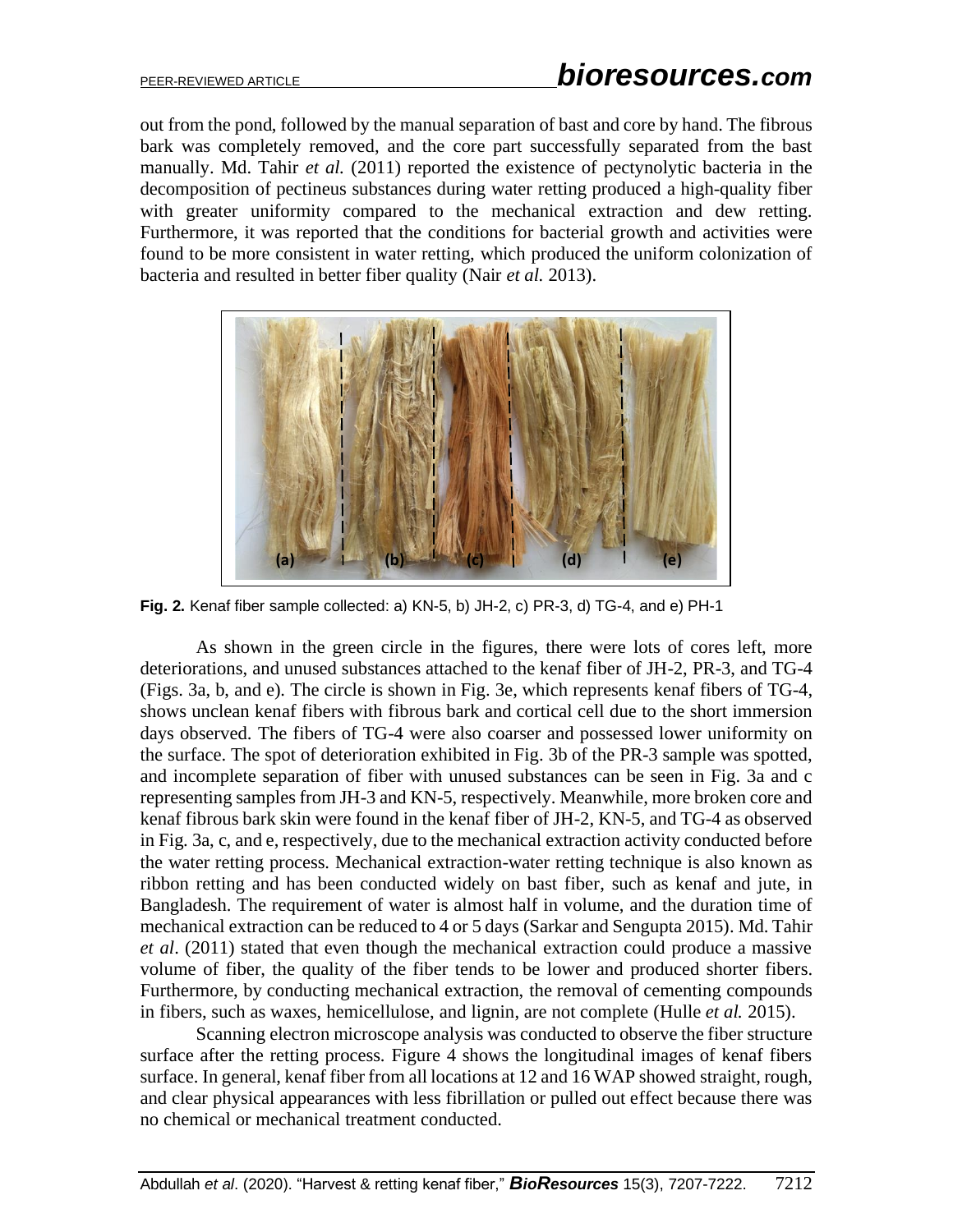



The SEM micrograph of kenaf fiber presented in Fig. 4a of PH-1 at 16 WAP clearly shows fewer surface impurities compared to the sample in Fig. 4b of PR-3 at 16 WAP. It was found that from the processing site, kenaf fiber taken from PR-3 were air-dried horizontally on the mat, which might lead to further exposure to the dust and soil. The presence of more impurities and void affects the appearance, processability, and reduces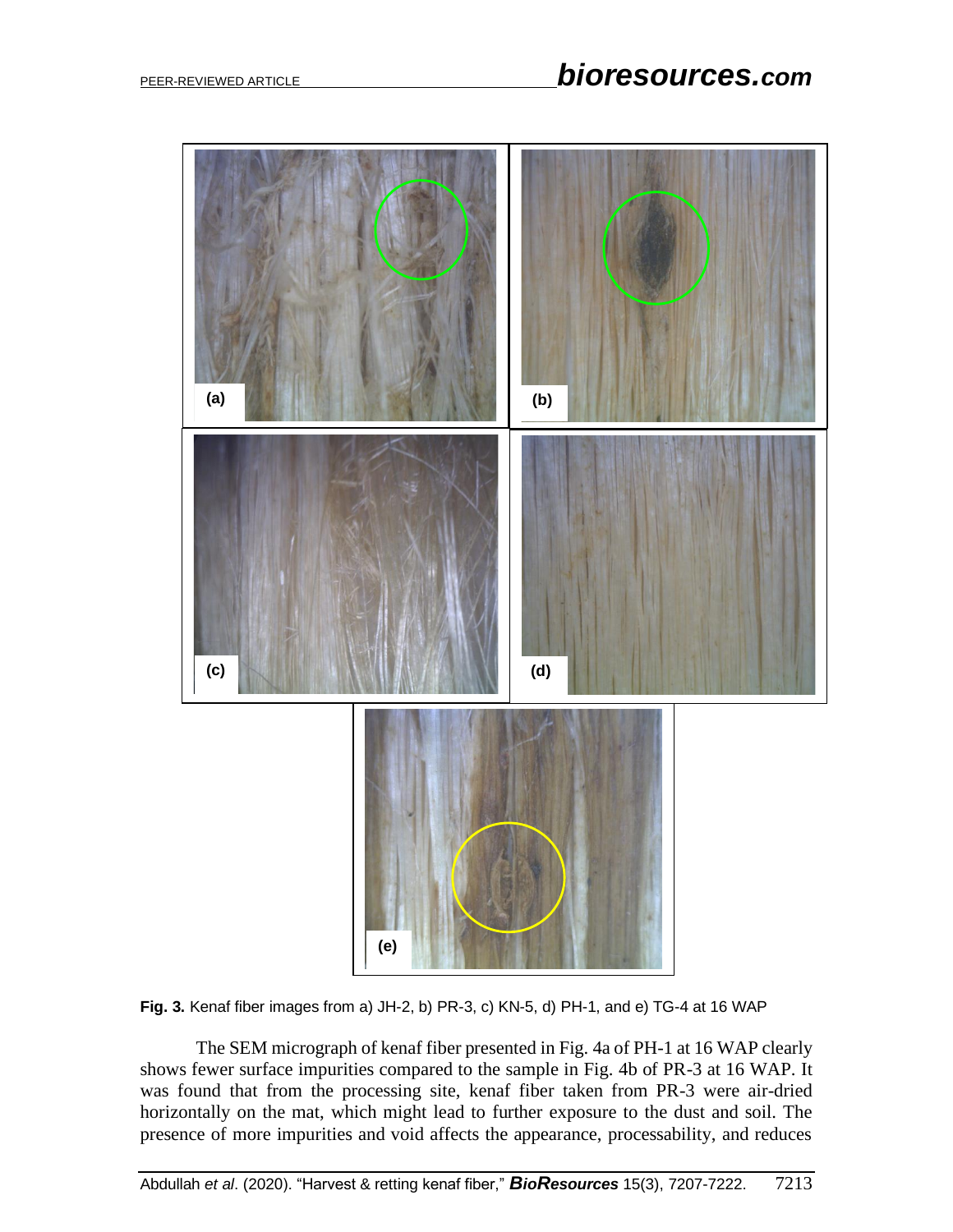the adhesion capability of the fiber, lowering the strength properties of the final products. The impurities and dust might increase on the surface of the kenaf fiber if the kenaf plant was exposed longer to the environment after harvesting and during the processing activities and improper storage (Das *et al.* 2014).



**Fig. 4.** Longitudinal images of kenaf fiber: (a) PH-1 and (b) PR-3 at 16 WAP

#### *Chemical compositions of retted kenaf fiber*

The evaluations of chemical compositions in kenaf fiber from different processing methods and harvesting durations are necessary because lignocellulosic components are the foremost factor in influencing biocomposite and textile product properties. Table 2 summarizes the chemical compositions of kenaf fiber at 12 and 16 WAP.

| Sample      | <b>WAP</b> | Lignin | α-        | <b>Hemicelluloses</b> | Ash     | Extractives |         |          |
|-------------|------------|--------|-----------|-----------------------|---------|-------------|---------|----------|
|             |            | $(\%)$ | cellulose | $(\% )$               | $(\% )$ |             | $(\% )$ |          |
|             |            |        | $(\%)$    |                       |         |             |         |          |
|             |            |        |           |                       |         | Hot         | Cold    | Alcohol- |
|             |            |        |           |                       |         |             |         | benzene  |
|             | 12         | 17.76  | 54.76     | 37.73                 | 0.40    | 3.48        | 0.19    | 2.21     |
| <b>PH-1</b> | 16         | 15.05  | 55.48     | 35.41                 | 0.29    | 4.64        | 0.16    | 3.77     |
|             | 12         | 16.94  | 53.58     | 32.17                 | 0.92    | 1.12        | 0.34    | 3.42     |
| $JH-2$      | 16         | 15.12  | 53.80     | 31.39                 | 0.86    | 2.98        | 0.89    | 2.42     |
|             | 12         | 17.99  | 55.43     | 25.07                 | 2.45    | 2.09        | 1.92    | 2.72     |
| <b>PR-3</b> | 16         | 17.97  | 55.94     | 24.14                 | 1.84    | 4.74        | 1.41    | 2.33     |
|             | 12         | 14.34  | 54.81     | 32.29                 | 0.79    | 4.64        | 1.89    | 2.39     |
| $TG-4$      | 16         | 16.92  | 56.10     | 31.94                 | 0.46    | 4.92        | 1.81    | 4.33     |
|             | 12         | 14.87  | 50.25     | 36.02                 | 0.38    | 4.20        | 1.92    | 4.85     |
| $KN-5$      | 16         | 14.23  | 50.85     | 28.88                 | 0.44    | 5.87        | 1.99    | 2.90     |

| Table 2. Chemical Compositions of Kenaf Fiber |
|-----------------------------------------------|
|-----------------------------------------------|

The 16 WAP kenaf fiber had higher α-cellulose and lower lignin content compared to the 12 WAP sample, while the content of hemicellulose content was opposite. However, ash and extractives varied slightly according to the length of time planting, locations, and processing methods. The increasing pattern of the cellulose content might be contributed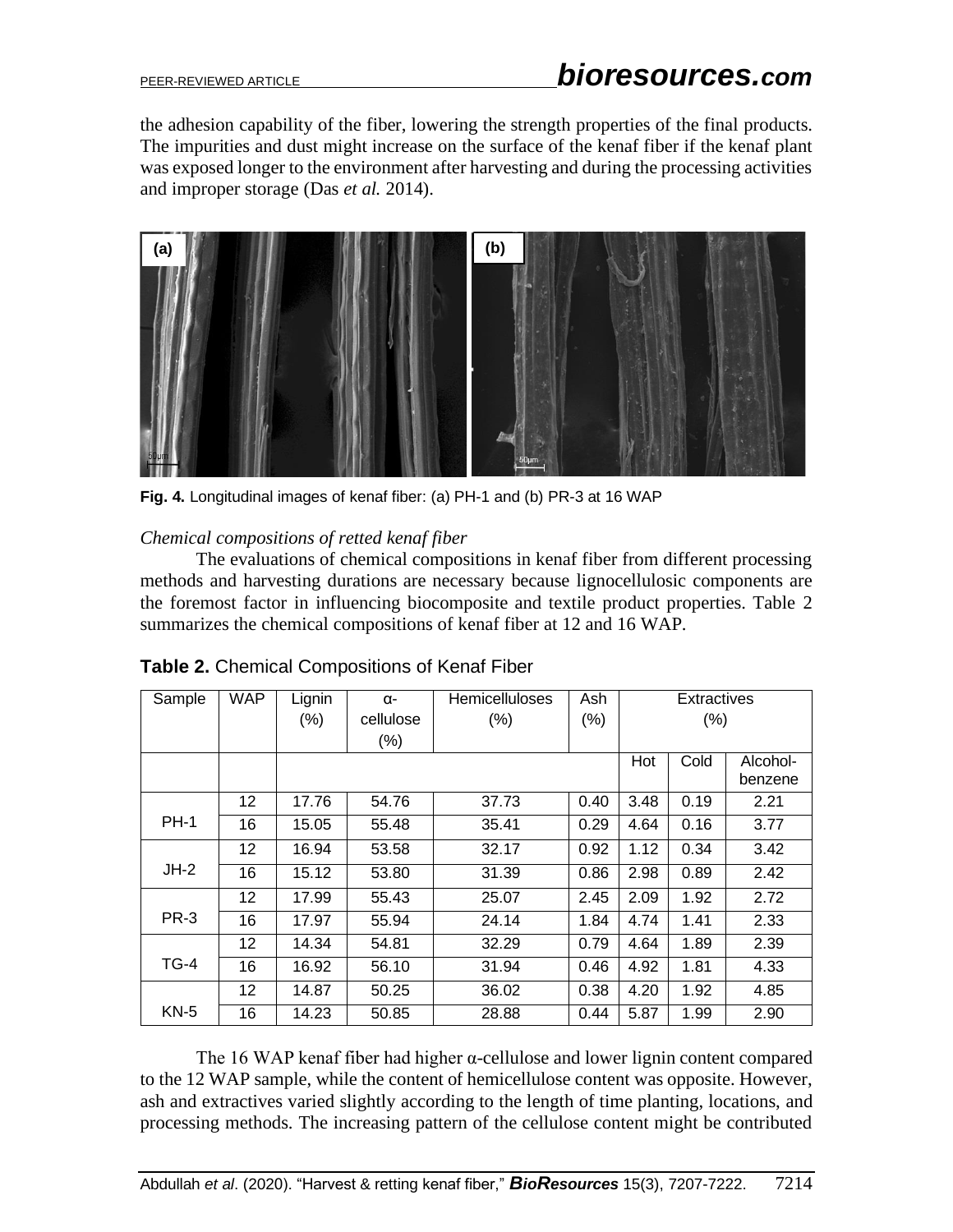by the growth process of the kenaf fiber as they meet their maturity age. Usually, most of the non-woody plants, including kenaf, complete their life cycle within four to six months, depending on the cultivation conditions during the growing season (Kamat *et al.* 2002). Lower fiber yield and strength were commonly produced when the fibers were harvested under the maturity age. Inversely, the fiber becomes harsh, coarse, and difficult to peel when the kenaf is harvested beyond its maturity stage.

The presence of starch was determined by the hot water solubility procedure (Anuar *et al.* 2018). The hot water solubility extractives of the 16 WAP kenaf fiber was higher than 12 WAP at all selected locations. In comparison, the results on the extraction in hot water showed similar trends with the data reported by Ang *et al.* (2010), where the presence of extracted materials in bast kenaf fiber was higher in the 4.5 months old kenaf compared to the 3.5 months old. Agronomic practices and the amount of contaminants are usually attributed to the mineral contents in plant fibers. Clearly, the sample taken from PR-3 had a higher ash content (1.84 to 2.45%) compared to samples taken from other locations. The higher ash content might be attributed to the reddish soil of the kenaf plantation site. The study conducted by Abdul *et al.* (2001) explained that most of the plantation site in PR-1 was surrounded by dark red soil, which resulted from the weathering process of a limestone hill nearby. The 'red soil' consists of four major elements, which are SiO<sub>2</sub> (42.3 to 92.3%), TiO<sub>2</sub> (0.4 to 1.99%), Fe<sub>2</sub>O<sub>3</sub> (1.09 to 7.9%), and Al<sub>2</sub>O<sub>3</sub> (3.2 to 30.35%). All these heavy metals were higher than critical level and might be harmful especially to agricultural activities (Abdul *et al.* 2001).

#### *Moisture regain and crystallinity of cellulose in kenaf fiber*

The MR property is important to evaluate the properties and suitability of the fibers, especially if they are to be used in the textile and paper industry, and composites production. The MR results can also be used as a reference during the fiber processing, storage, and manufacturing to ensure the fibers were appropriately handled to minimize the deteriorations of the fibers. Figure 5 illustrates the samples of 12 WAP, which showed higher MR percentage compared to the 16 WAP. The MR of the retted fiber ranged from 8.33 to 10.02% according to the locations.



**Fig. 5.** Moisture regain percentage of kenaf fiber at 12 and 16 WAP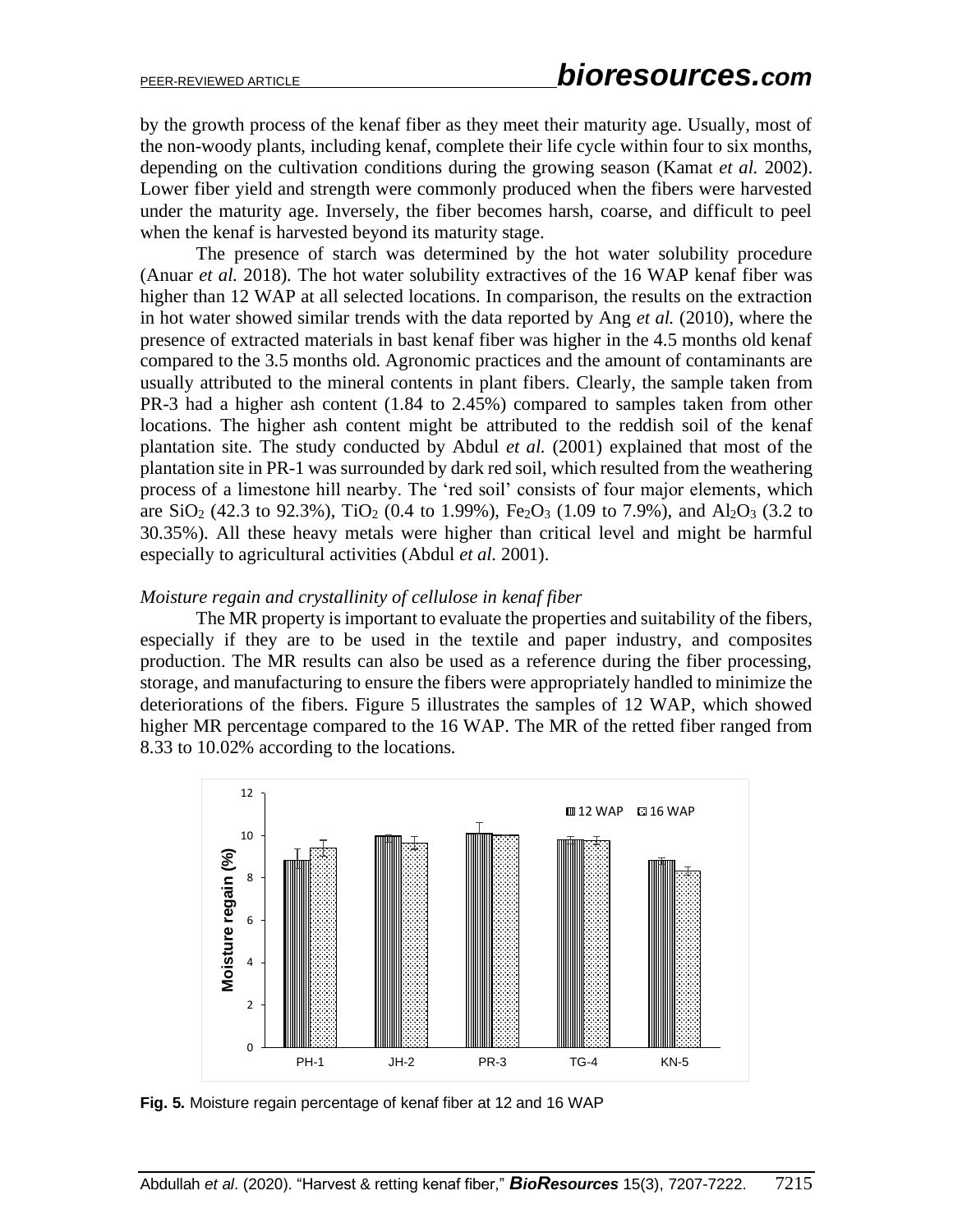The absorption behavior of the plant fibers generally occurred on the components with polar groups such as cellulose, hemicellulose, and pectin. These components could also influence the hygroscopicity behavior of the fiber (Célino *et al.* 2014). Hemicellulose is the main contributor to the accessibility of water into the fiber, due to the fully amorphous polysaccharide structure and high open structure of the hydroxyl (-OH) and acetyl (C2H3O) groups (Fotouh *et al.* 2015; Binshan *et al.* 2018). This is in agreement with Komuriah *et al.* (2014), who reported their plotted regression graph of moisture gain *vs.*  hemicellulose content, showing the increase of hemicellulose leads to incremental of water absorption in many types of natural fiber. In contrast, cellulose as the major component in natural fiber has small contributions to the absorptiveness of water due the existence of small amounts of -OH groups as cellulose is a semi-crystalline polysaccharide. Table 3 shows the crystallinity index of 12 and 16 WAP of cellulose in kenaf fibers. Fibers with higher crystallinity had small holes and strong bonding force between the fibers (Wang *et al.* 2016); hence, less MR were observed here.

|             | Crystallinity Index (%) |               |  |  |
|-------------|-------------------------|---------------|--|--|
| Sample      | <b>12 WAP</b>           | <b>16 WAP</b> |  |  |
| <b>PH-1</b> | 38.6                    | 36.3          |  |  |
| JH-2        | 39.1                    | 39.3          |  |  |
| <b>PR-3</b> | 43.3                    | 44.3          |  |  |
| $TG-4$      | 35.2                    | 37.4          |  |  |
| $KN-5$      | 34.8                    | 37.7          |  |  |

**Table 3.** Crystallinity Index of 12 and16 WAP Kenaf Fibers

#### *Color analysis of kenaf fiber*

By using a colorimeter, the color measurement of natural fiber was analyzed technically using a color space diagram. Table 4 shows the lightness of all samples of kenaf fibers. The PH-1 and KN-5 samples recorded lightness with values more than 70. The higher the reading of  $L^*$  (lightness), the closer the samples to the color white, while the lower the *L\** value, the color approached black. The sample of 12 WAP recorded a higher *L\** value compared to the 16 WAP for all locations. From the survey conducted at the processing site earlier, it can be concluded that the high *L\** value for KN-5 and PH-1 might be due to several factors such as the proper washing process of the kenaf fiber after water retting or the fact that the outer bast was almost completely removed during the retting process. The manual washing and cleaning process of the retted kenaf fiber conducted by workers produced a clean fiber. The dark layer of outer bast, which promoted the formation of dark fibers, was completely discarded during these processes. In contrast, the lighter color of the PH-1 and KN-5 kenaf fiber were also contributed by longer water retting duration, which led to better removal of the outer bast layer, core, dust, and other impurities. This is supported by the work of Ruan *et al.* (2015), which indicated that in the extended duration of water retting, flax fiber showed the lightest color in the extended duration of water retting due to the dissolving of colored material and contaminated substances. Das *et al.* (2014) clearly stated that factors, such as retting conditions, water, and washing quality, might influence the color of all bast fiber after the drying process. The different fiber processing activities at different locations noticeably affected the obvious differences in the color of kenaf fiber, which is supported by the ANOVA ( $P <$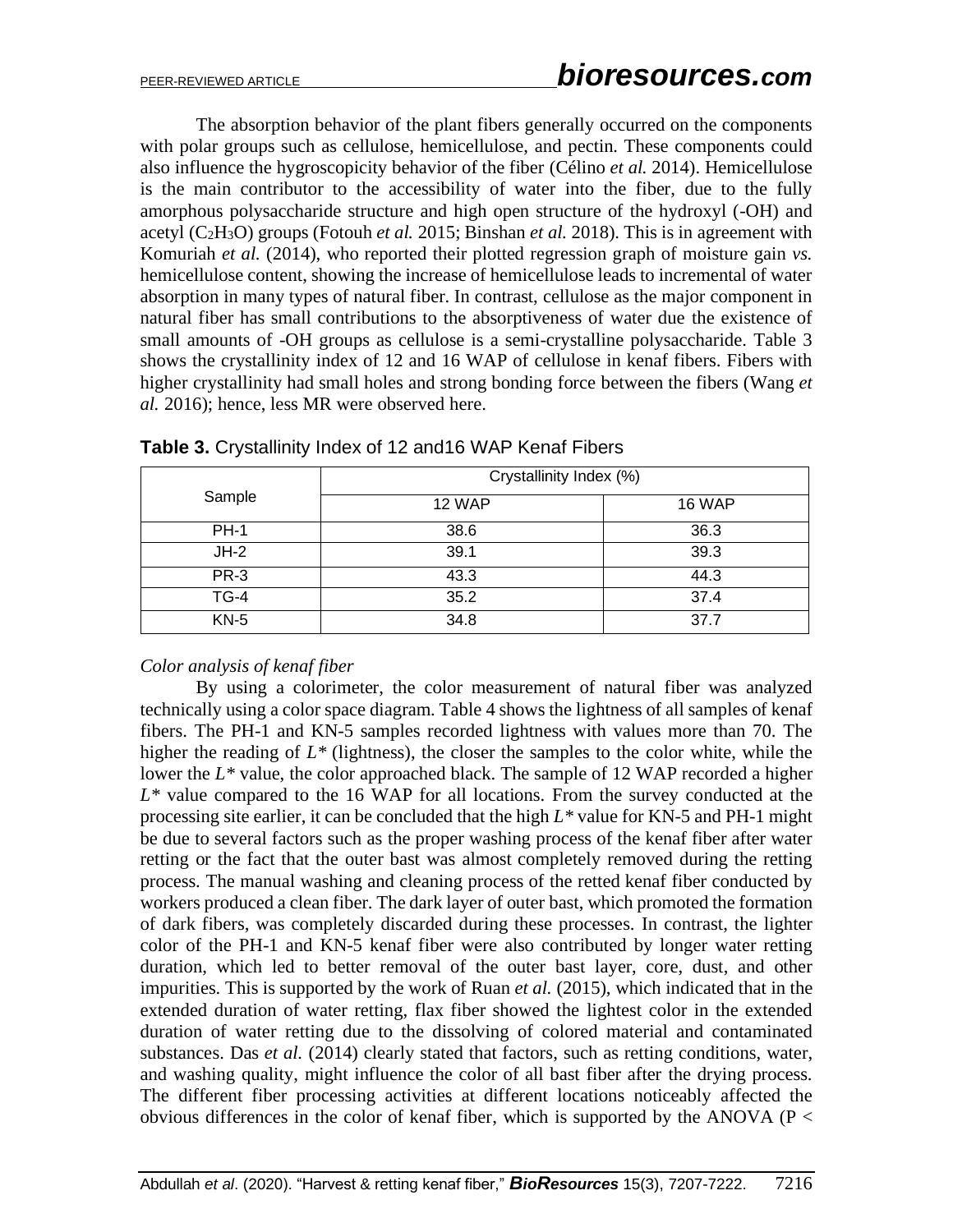0.05) value at 0.03, as tabulated in Table 5. The reddish color of kenaf fiber collected from PR-3, as can be seen in Fig. 2c, is influenced by the "red sand" in the plantation site. This red sand is also known as terra rossa soil (Abdul *et al.* 2001). During the harvesting, mechanical extraction, water retting, and drying process, kenaf fiber was exposed to the red sand and consequently gave the red color to the kenaf fiber.

| Location    | <b>WAP</b> | $\prime^*$ | $a^*$ | b*    |
|-------------|------------|------------|-------|-------|
|             | 12         | 71.89      | 1.21  | 14.01 |
| <b>PH-1</b> | 16         | 69.65      | 2.07  | 14.42 |
|             | 12         | 69.18      | 1.84  | 15.02 |
| $JH-2$      | 16         | 66.89      | 2.05  | 13.58 |
|             | 12         | 64.6       | 2.52  | 12.63 |
| PR-3        | 16         | 64.58      | 2.49  | 12.63 |
|             | 12         | 68.17      | 1.24  | 12.84 |
| $TG-4$      | 16         | 67.17      | 1.14  | 12.13 |
|             | 12         | 72.3       | 2.52  | 14.47 |
| $KN-5$      | 16         | 72.2       | 1.8   | 14.12 |

**Table 4.** The *L\**, *a\**, and *b\** Measurement of Retted Kenaf Fiber



**Fig. 6.** Lightness values of kenaf fibers at 12 and 16 WAP

Figure 6 shows the lightness values of kenaf fibers at 12 and 16 WAP. As shown in Fig. 6, the sample with the highest lightness was KN-5, while the darkest was PR-3. The differences in lightness between the samples might be attributed to the reaction of the iron in the water with the kenaf fiber during the retting process. It was found that the retting process of the PR-3 sample was conducted in a small polytank filled with water from the local pond and ditch. Because the local kenaf plantation and processing are conducted on the red soil area, the water collected from the local ponds and ditch for the retting process might have had a high content of iron and consequently influenced the reddish dark color of the fiber produced (Abdul *et al.* 2001). Das *et al.* (2014) and Buddhadeb (2013) suggested that the combinations of the ferrous iron and the tannin that deliberated from the fibers imparts the dark color to the fiber. Moreover, NIIR (2005) described that the reaction of the iron with "phenolic acid lignin" in fiber resulted in the variations of color for the kenaf fiber. Therefore, it can be concluded that slow-moving clear water with the low content of minerals, such as salt, iron, and calcium, is the best water retting conditions for the superior quality of kenaf fiber.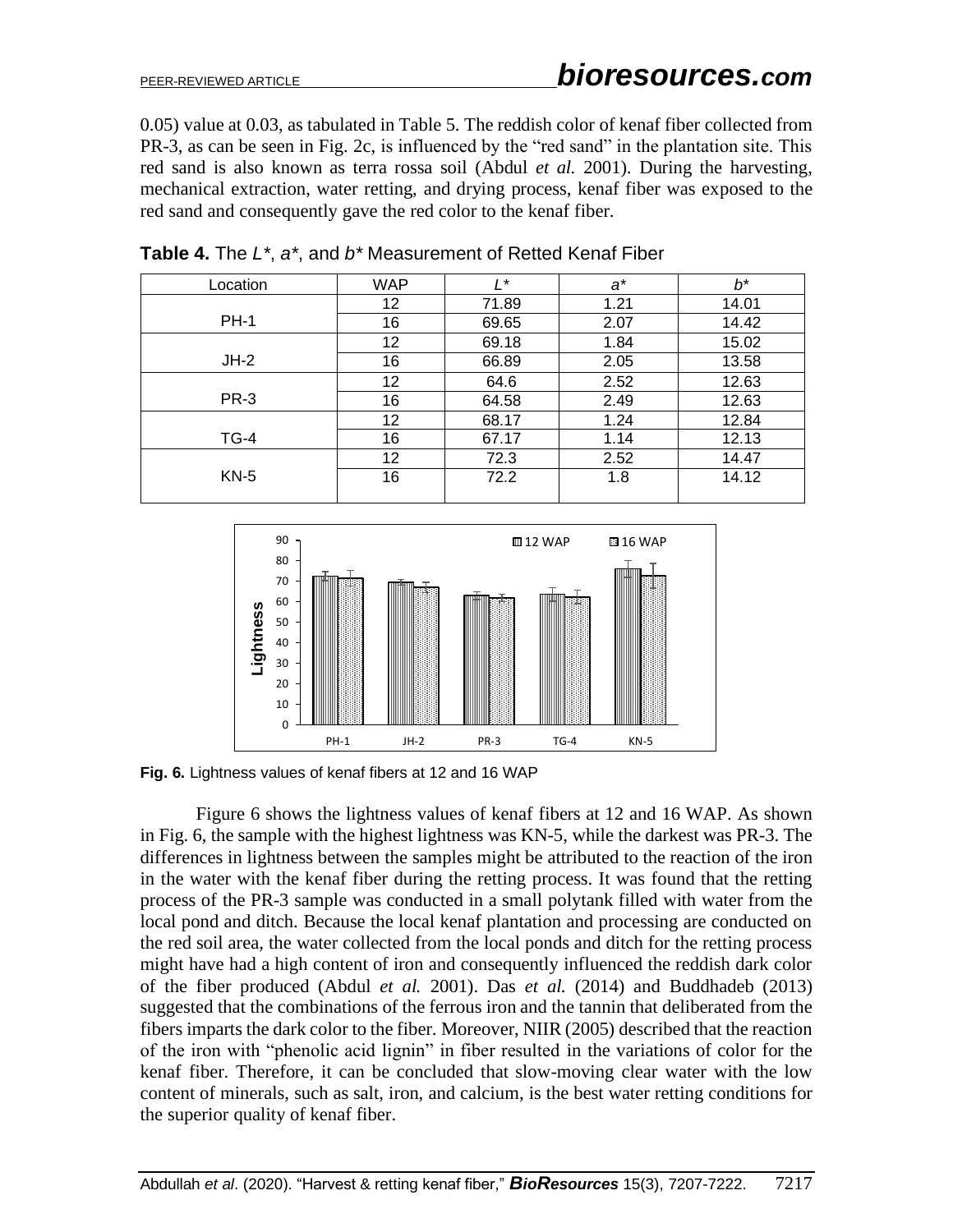| Source of<br>Variance | DF. | SS     | МS      | F-Value | P-Value  |
|-----------------------|-----|--------|---------|---------|----------|
| Location              |     | 70.552 | 17.6379 | 28.87   | $0.003*$ |
| <b>WAP</b>            |     | 3.192  | 3.1922  | 5.23    | 0.084    |

|  |  |  |  | Table 5. ANOVA of Kenaf Fiber Lightness |
|--|--|--|--|-----------------------------------------|
|--|--|--|--|-----------------------------------------|

\*P- value less than 0.05 is significant

#### *Tensile strength of kenaf fiber*

Figure 7 shows the single fiber tensile strength samples collected at different locations at 12 and 16 WAP. High tensile strength was observed on the kenaf fiber samples collected from PH-1 16 WAP and KN-5 12WAP and 16WAP with the value of 410, 421, and 424 MPa, respectively, where the longest kenaf fibers were submerged (14 days). From the observation in the processing site, PH-1 fiber was completely submerged and weighted down with the assistance of a weight-lifting tool in a huge and sufficient depth of pond. In contrast, the KN-5 fiber was submerged in the large cemented bag pond filled up with rain and bore water for 14 days. These water retting conditions avoided the damage and deterioration of kenaf fiber and subsequently led to better fiber quality and strength. Chaudhury *et al.* (2007) summarized that several factors need to be considered during the water retting process to obtain good quality of fiber, such as water temperature, climate and weather condition, source and depth of water, and, last but not least, the quantity of stalks in ratio to volume of water. Furthermore, these two kenaf fiber samples of PH-1 and KN-5 also were smaller in diameter in comparison to the other samples that were 67.5 and 57.8 µm, respectively.



**Fig. 7.** Tensile strength of kenaf fiber at 12 and 16 WAP

A previous study reported a few contributing factors that also could affect the strength of the fiber are cellulose content, microfibrillar angle, the diameter of the fiber, the defect presence on the fiber, water content inside the fiber (Thakur *et al.* 2014), the thickness of the secondary cell walls, and the number of elementary fibers in the fiber bundle (Intan *et al.* 2019). In this case, the tensile strength of the fiber was most probably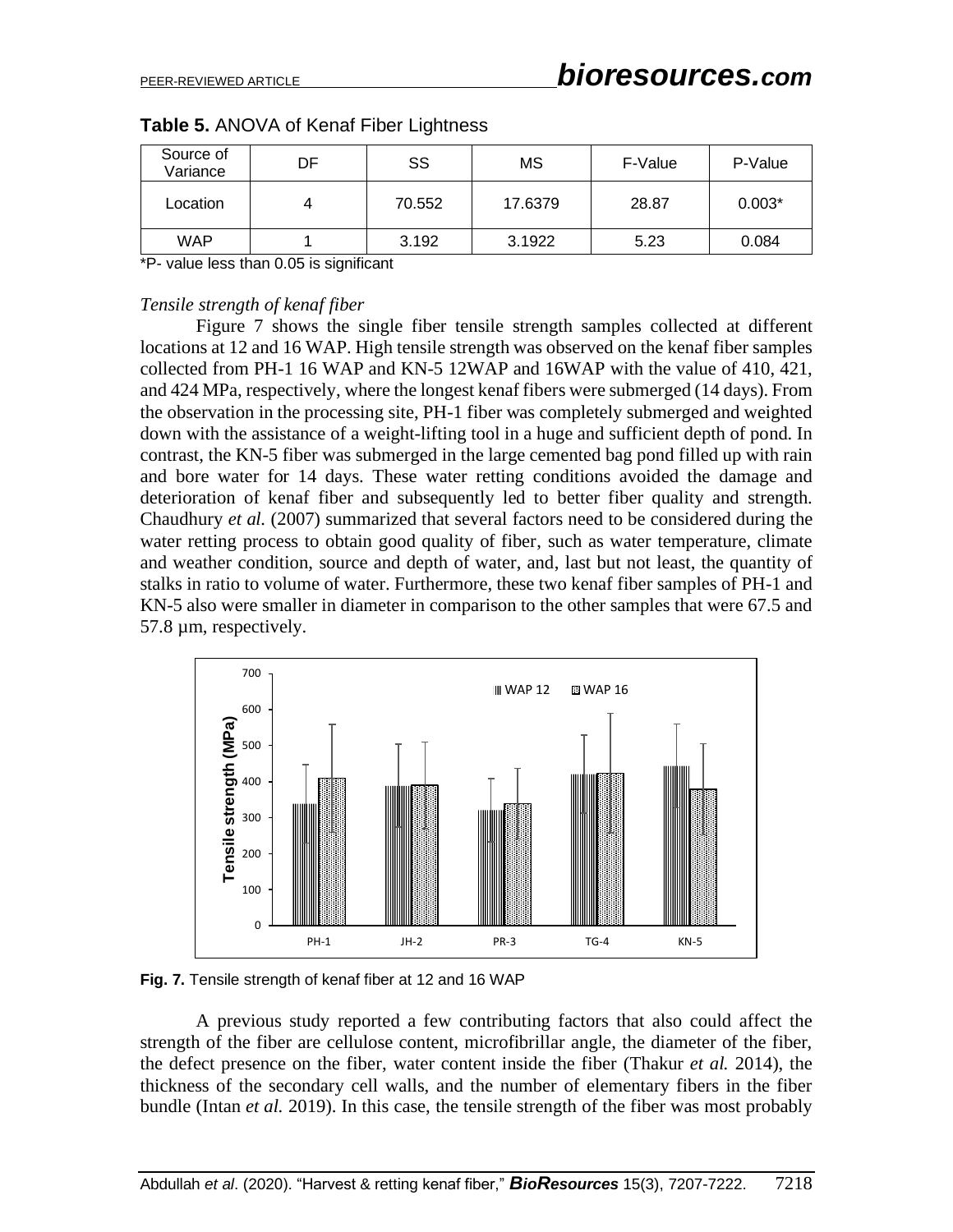influenced by the diameter, defects, and moisture content in the fiber because there were no significant differences on the cellulose content among all samples.

The results of MR showed that the regain capacity of 16 WAP of kenaf fiber was lower than 12 WAP. Therefore, lesser water content inside the fiber contributed to the higher tensile strength of the 16 WAP kenaf fiber. Very low tensile strength was observed on the kenaf fiber collected from PR-3, which resulted from the retting activities on the processing sites. The kenaf stem was exposed earlier under the sun on the red sand, which primarily can be found only in that state. Furthermore, because the fiber was retted in the tanks, insufficiency of water volume used during the retting process contributed to the low tensile strength of the fiber. This is due to low population of retting microbes in insufficient water volume during retting process, which leads to fiber damage, inferior fiber quality, and longer required retting duration time (NIIB 2001). Like any natural fiber, kenaf fiber showed a relatively large range of tensile strength due to the non-uniform properties compared to the synthetic fibers. Table 6 shows significant values of variables used in this study. The ANOVA ( $P > 0.05$ ) shows that the location and WAP had no significant effect on the tensile strength of the kenaf fiber where the P values obtained were 0.757 and 0.798, respectively. However, it was confirmed that the correct time for harvesting is important to obtain the optimum yield and stronger fiber. In the case of the kenaf plant, when approximately ten flowers bloom on the plant, it is the best time for harvesting activities (Rowell and Stout 2007).

| Source of<br>Variance | DF | SS     | МS     | F-Value | P-Value |
|-----------------------|----|--------|--------|---------|---------|
| Location              | 4  | 5918.9 | 1479.7 | 0.47    | 0.757   |
| <b>WAP</b>            |    | 235.0  | 235.0  | 0.07    | 0.798   |

**Table 6.** ANOVA of Kenaf Fiber Tensile Strength

\*P- value less than 0.05 is significant

# **CONCLUSIONS**

- 1. Longer duration in water retting increased the lightness of the kenaf fiber and produced less residual on the physical appearance due to the complete removal of the outer skin bark and impurities.
- 2. In terms of the quality of kenaf fiber, the water retting process of 10 to 14 days is most suitable for kenaf retting. Efficiency in processing activities produced acceptable physical properties, color, and mechanical strength of kenaf fiber.
- 3. The fiber from 16 WAP showed lower MR property compared to 12 WAP. The lower MR property can be considered advantageous in the production of technical products such as textiles and biocomposite products. Proper processing and good storage activities should be carried out to ensure the absorption of moisture to the kenaf fiber at the lower rate.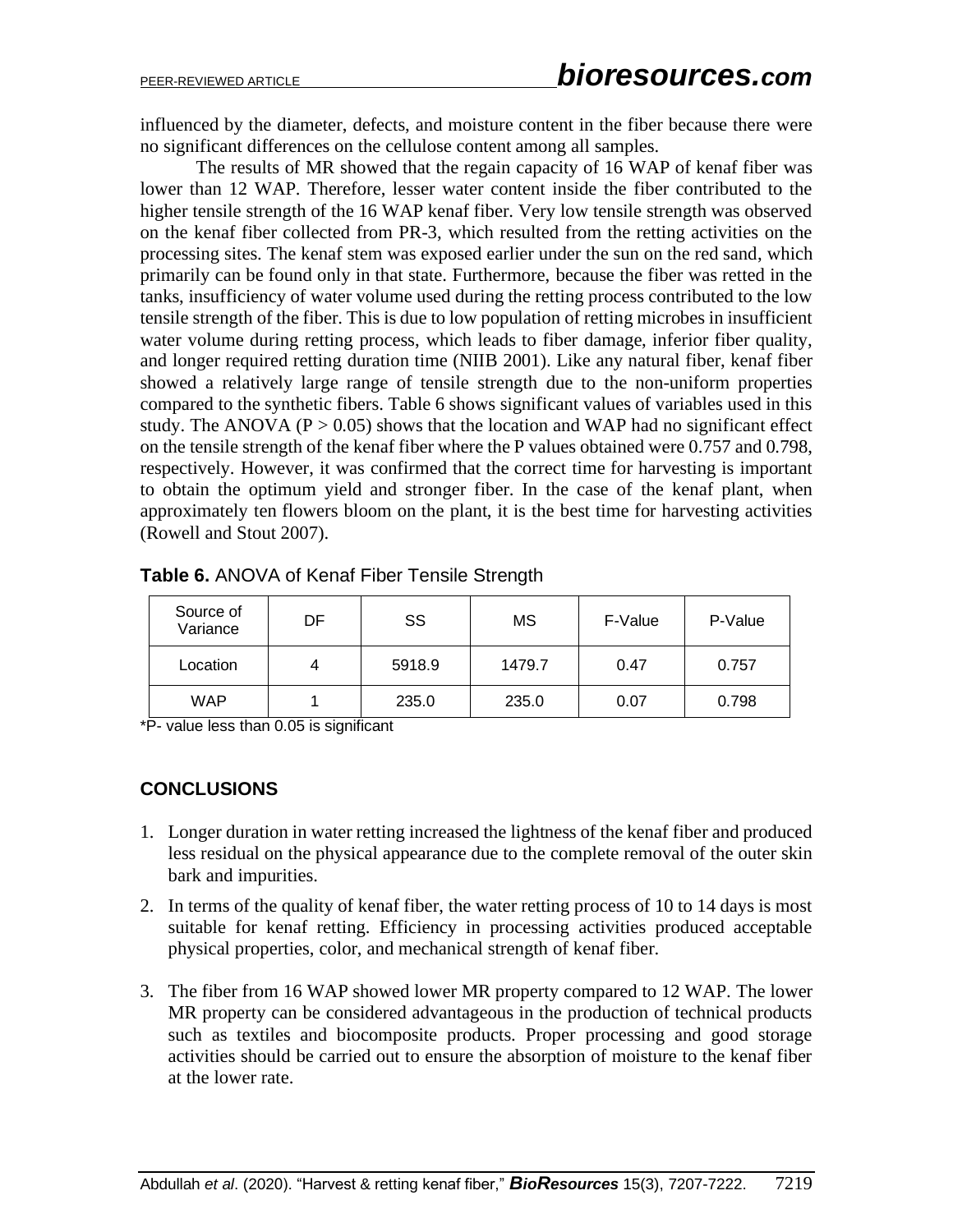## **ACKNOWLEDGMENTS**

The authors would like to thank Ministry of Higher Education for the research funding FRGS/1/2018/STG07/UKM/01/1. Also not to forget Universiti Kebangsaan Malaysia (UKM) for the financial support via research project grant DIP-2018-033. Thanks to Fiber and Biocomposite Center (FIDEC), Malaysia Timber Industry Board for the technical support. The authors also would like to extend the deepest appreciation to the NKTB staff for their assistance during the site visit.

# **REFERENCES CITED**

- Abdul, S., Dan, R., and Tan, M. (2001). "Komposisi logam berat di dalam tanih di sekitar Bukit Chuping, Kangar, Perlis [Composition of heavy metal in soil around Chuping Hill, Kangar, Perlis]," *Malaysian Journal of Analytical Sciences* 7(2), 403-411.
- Ang, L. S., Leh, C. P., and Lee, C. C. (2010). "Effects of alkaline pre-impregnation and pulping on Malaysia cultivated kenaf (*Hibiscus cannabinus*)," *BioResources* 5(3), 1446-1462. DOI: 10.15376/biores.5.3.1446-1462
- Anuar, N. I. S., Zakaria, S., Kaco, H., Hua, C. C., Chunhong, W., and Abdullah, H. H. (2018). "Physico-mechanical , chemical composition , thermal degradation and crystallinity of oil palm empty fruit bunch, kenaf and polypropylene fibres: A comparatives study," *Sains Malaysiana* 47(4), 839-851. DOI: 10.17576/jsm-2018- 4704-24
- ASTM D 1107 96 (Reapproved 2001). "Standard Test method for ethanol-toluene solubility of wood," ASTM International, West Conshohocken, PA.
- ASTM D2495 07. "Standard test method for moisture in cotton by oven-drying," ASTM International, West Conshohocken, PA.
- ASTM D3822 01. "Standard Test method for tensile properties of single textile fibers," ASTM International, West Conshohocken, PA.
- Buddhadeb, B. (2013). "Modern concept of jute retting," in: *Advance in Jute Agronomy, Processing and Marketing*, PHI Learning Private Limited, New Delhi, India, pp. 108- 138.
- Célino, A., Fréour, S., Jacquemin, F., and Casari, P. (2014). "The hygroscopic behavior of plant fibers: A review," *Front. Chem.* 1(43), 1-12. DOI: 10.3389/fchem.2013.00043
- Chan, C. H., Chia, C. H., Zakaria, S., Ahmad, I., and Dufresne, A. (2013). "Production and characterisation of cellulose and nano-crystalline cellulose from kenaf core wood," *BioResources* 8(1), 785-794. DOI: 10.15376/biores.8.1.785-794
- Chaudhury, J., Singh, D. P., and Hazra, S. K. (2007). "Sunnhemp (*Crotalaria juncea*, L.)," [\(https://www.doc-developpement-durable.org/file/Culture](https://www.doc-developpement-durable.org/file/Culture-fourrages/crotalaria/Sunnhemp.pdf)[fourrages/crotalaria/Sunnhemp.pdf\)](https://www.doc-developpement-durable.org/file/Culture-fourrages/crotalaria/Sunnhemp.pdf), Accessed 23 July 2013.
- Das, B., Chakrabarti, K., Tripathi, S., and Chakraborty, A. (2014). "Review of some factors influencing jute fiber quality," *J. Nat. Fibers* 11(3), 268-281. DOI: 10.1080/15440478.2014.880103
- Dauda, S. M., Desa, A., Abdan, K., and Jamarei, O. (2013). "Performance evaluation of a tractor mounted kenaf," *Academic Research International* 4(2), 70-81.
- Grubben, G. J. H., and Denton, O. A. (2004). "Hibiscus," in: *Plant Resources of Tropical Africa 2. Vegetables*, PROTA Foundation, NL, Technical Centre for Agricultural and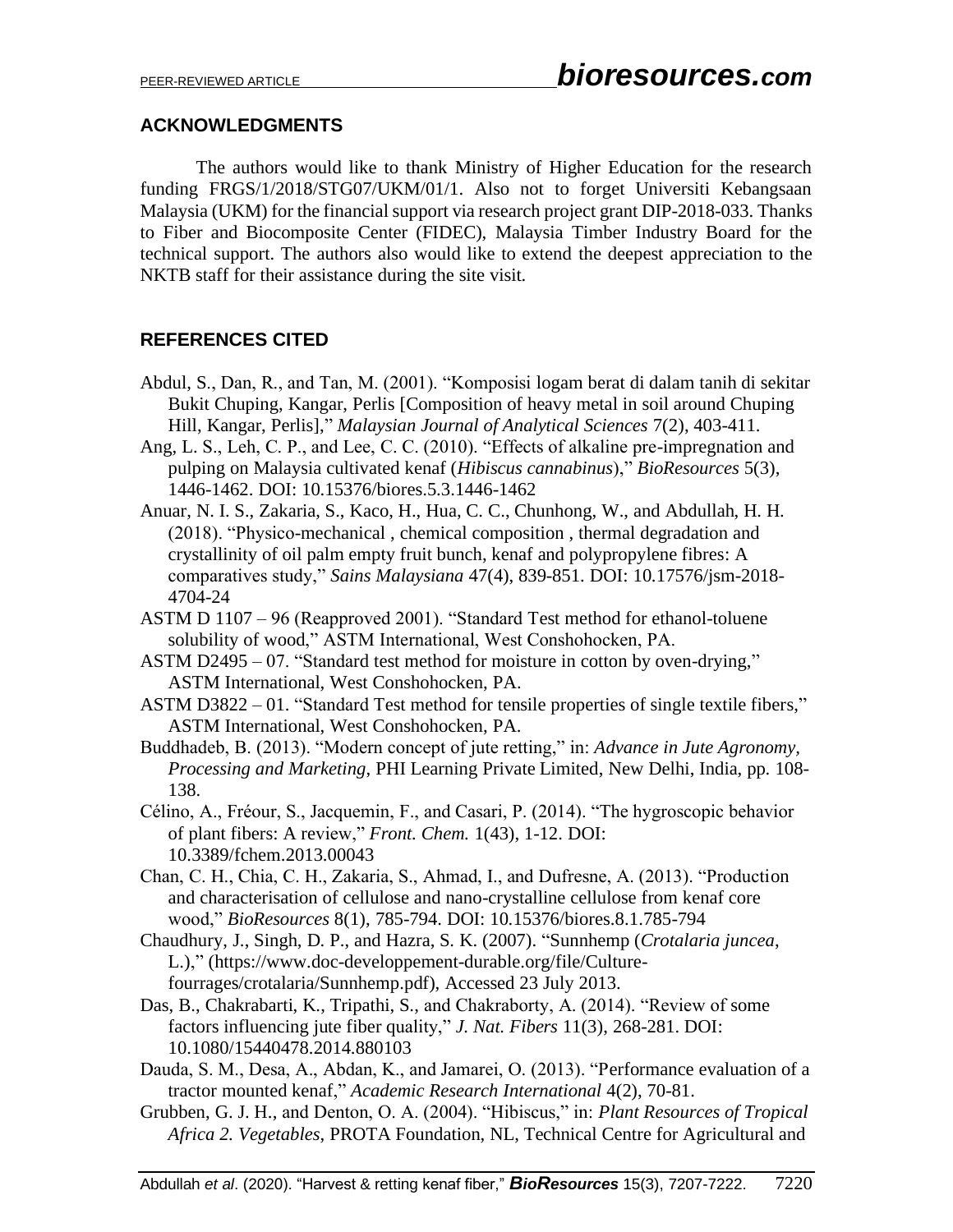Rural Cooperation (CTA), Netherland, NY, USA, pp. 316-320.

- H'ng, P. S., Khor, B. N., Tadashi, N., Aini, A. S. N., and Paridah, M. T. (2009). "Anatomical structure and fibre morphology of new kenaf varieties," *Asian Journal of Scientific Research* 2(3), 161-166. DOI: 10.3923/ajsr.2009.161.166
- Hulle, A., Kadole, P., and Katkar, P. (2015). "*Agave Americana* leaf fibers," *Fibers* 3(1), 64-75. DOI: 10.3390/fib3010064
- Intan, N., Anuar, S., Zakaria, S., Gan, S., Hua, C., Wang, C., and Harun, J. (2019). "Comparison of the morphological and mechanical properties of oil Palm EFB fibres and kenaf fibres in nonwoven reinforced composites," *Ind. Crop. Prod.* 127, 55–65. DOI: 10.1016/j.indcrop.2018.09.056
- Izran, K., Mohd Zharif, T., Beyer, G., Mohamad Jani, S., Noor Azrieda, A. R., and Yanti, A. K. (2014). "Kenaf for biocomposite: An overview," *J. Sci. Technol.* 6(2), 41-66.
- Kamat, J., Roy, D. N., and Goel, K. (2002). "Effect of harvesting age on the chemical properties of hemp plants," *J. Wood Chem. Technol.* 22(4), 285-293. DOI: 10.1081/WCT-120016263
- Mohd, H. A. B., Arifin, A., Nasima, J., Hazandy, A. H., and Khalil, A. (2014). "Journey of kenaf in Malaysia: A review," *Sci. Res. Essays* 9(11), 458-470. DOI: 10.5897/SRE12.471
- Misnon, M. I., Islam, M. M., Epaarachchi, J. A., and Lau, K. T. (2014). "Potentiality of utilising natural textile materials for engineering composites applications," *Mater. Des.* 59, 359-368. DOI: 10.1016/j.matdes.2014.03.022
- Nair, G., Singh, A., Zimniewska, M., and Raghavan, V. (2013). "Comparative evaluation of physical and structural properties of water retted and non-retted flax fibers," *Fibers* 1(3), 59-69. DOI: 10.3390/fib1030059
- National Institute of Industrial Board of Consultant and Engineers (2001). "Mallow family (*Malvacae*)," in: *Natural Fiber Handbook With Cultivation and Uses*, National Institute of Industrial Research, Delhi, India.
- Pari, L., Baraniecki, P., Kaniewski, R., and Scarfone, A. (2015). "Harvesting strategies of bast fiber crops in Europe and in China," *Ind. Crop. Prod.* 68, 90-96. DOI: 10.1016/j.indcrop.2014.09.010
- Rowell, R. M., and Stout, H. P. (2007). "Jute and kenaf," in: *Handbook of Fibre Chemistry*, CRC/Taylor & Francis, New York, NY, USA, pp. 405–452.
- Sarkar, S., and Sengupta, K. (2015). "Comprehensive technique for jute fibre retting," *International Journal of Bio-resource and Stress Management* 6(1), 170-175. DOI: 10.5958/0976-4038.2015.00023.8
- Singh, B. P. (2010). *Industrial Crops and Uses*, CAB International, Wallingford, United Kingdom, pp. 314-324. DOI: 10.1079/9781845936167.0140
- Paridah, M. T., Basher, A. B. A., SaifulAzry, S., and Ahmed, Z. (2011). "Retting process of some bast plant fibres and its effect on fibre quality: A review," *BioResources* 6(4), 5260-5281. DOI: 10.15376/biores.6.4.5260-5281
- TAPPI T203 cm-99 (1999). "Alpha-, beta- and gamma-cellulose in pulp," TAPPI Press, Atlanta, GA.
- TAPPI T 222 om-98 (1998). "Acid-insoluble lignin in wood and pulp," TAPPI Press, Atlanta, GA.
- TAPPI T 244 cm-99 (1998). "Acid-insoluble ash in wood, pulp, paper, and Paperboard," TAPPI Press, Atlanta, GA.
- Thakur, V. K., Thakur, M. K., and Gupta, R. K. (2014). "Review: Raw natural fiber– based polymer composites," *Int. J. Polym. Anal. Ch.* 19(3), 256–271. DOI: